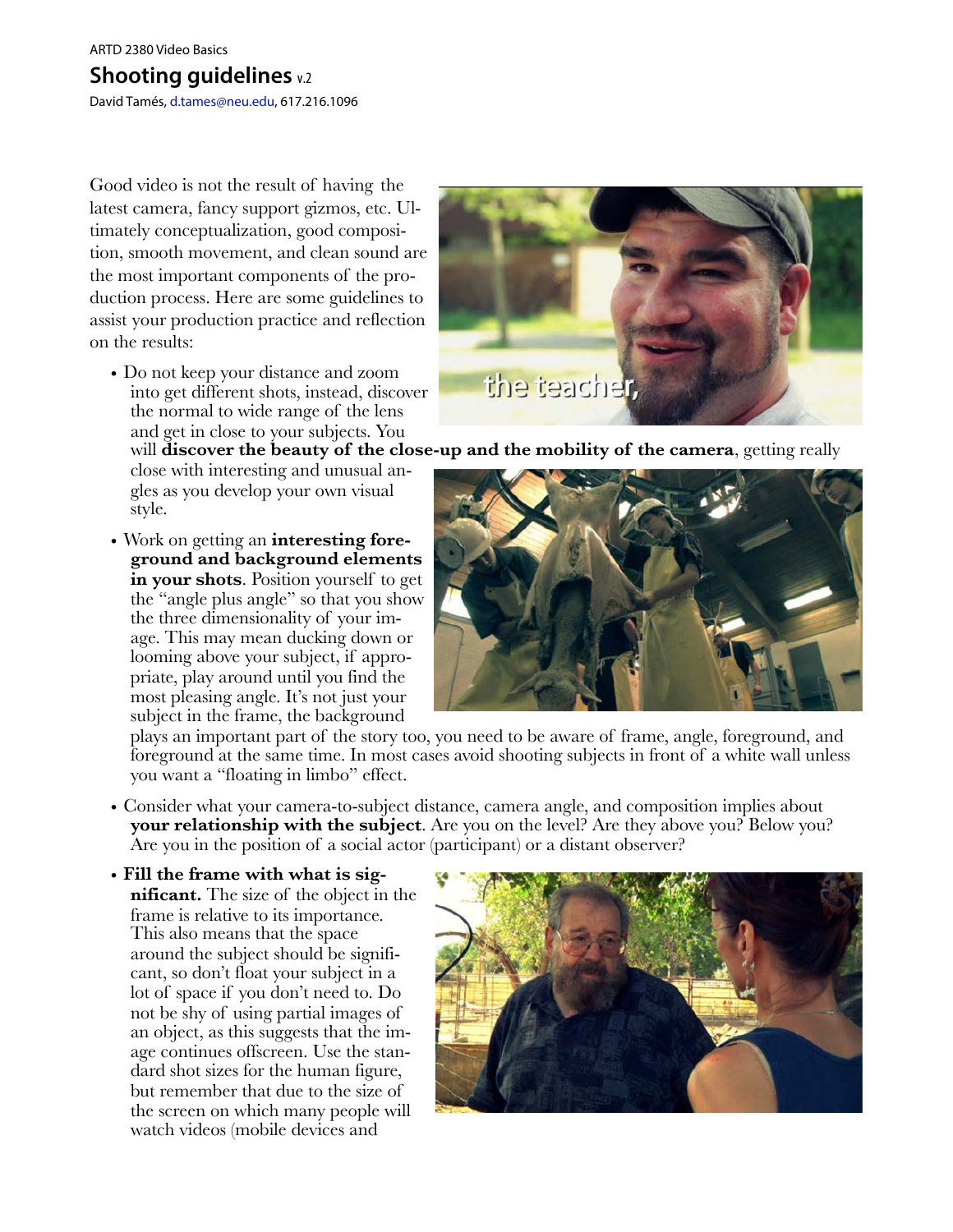computer screens) you should favor the close-up side of the spectrum. Use a close up if in doubt. Avoid the natural divisions of the body, e.g. don't give a "lollipop" shot of the head, try to include a hint of shoulder. Avoid excessive headroom.

- Cover the action using a **variety of different shots** in terms of both shot sizes and positions relative to the subject, and make sure you have points of overlapping action or good starting and end frames when there is camera movement so that it will be easier to edit them together.
- **Use the rule of thirds** to make sure you obtain well composed images. This may require that you zoom in to focus the frame with the central object in the



middle to enable correct focus, and then zoom back out and shift the camera position to attain the best composition.

• **Plan your shoots for good lighting.** Open curtains. Choose to shoot scenes outside during the morning or evening when lighting is best because the sun is at an angle instead of directly overhead. A key light coming from the side or behind the subject is more pleasing than harsh overhead light. Don't shoot someone in front of a window unless you're using it as side lighting, or when you can provide sufficient interior light to compensate for the window. If it's too sunny try to find a position in the shade, away from direct



sunlight. Dark skinned people should preferably not wear white tops as that will wreak havoc with trying to set a balanced exposure, since you should favor proper skin tone exposure and let everything else fall into place. Side lighting and back lighting are often more beautiful, position your subjects so that they are lit by the natural light coming from a side window if you can when shooting interiors.

- Realize that under most circumstances, the **audio from the built-in camera mic is going to be terrible** unless you are shooting really close to the subject in a very quiet room. If you're not using an external microphone, plan your video so that you can use sound that you recorded afterwards in a quiet location. But always get the best ambient sound you can. The built-in stereo microphone on the camera is good for capturing ambient sound from the camera's perspective, for everything else, consider the use of a shotgun or lavaliere.
- **Position your microphone as close to the sound source as possible**. If you are placing a lavaliere microphone on a subject, place this in the upper chest area. When you record dialogue on location, always make sure the background is quiet. If you can ask people to stop making a noise, go ahead and take this extra step. When shooting outdoors, shield the microphone with a windjammer to avoid wind noise. When shooting indoors, close windows and doors, switch off sources of noise like air conditioners. You can also check out shotguns, lavaliere microphones, wireless lavaliere microphones, windjammers, portable audio recorder, pistol grip, booms, etc. from the Media Studio.
- Probably among the most important rules, always **keep the camera still while you are shooting, but if you do move the camera, move from one well composed shot to the other**,